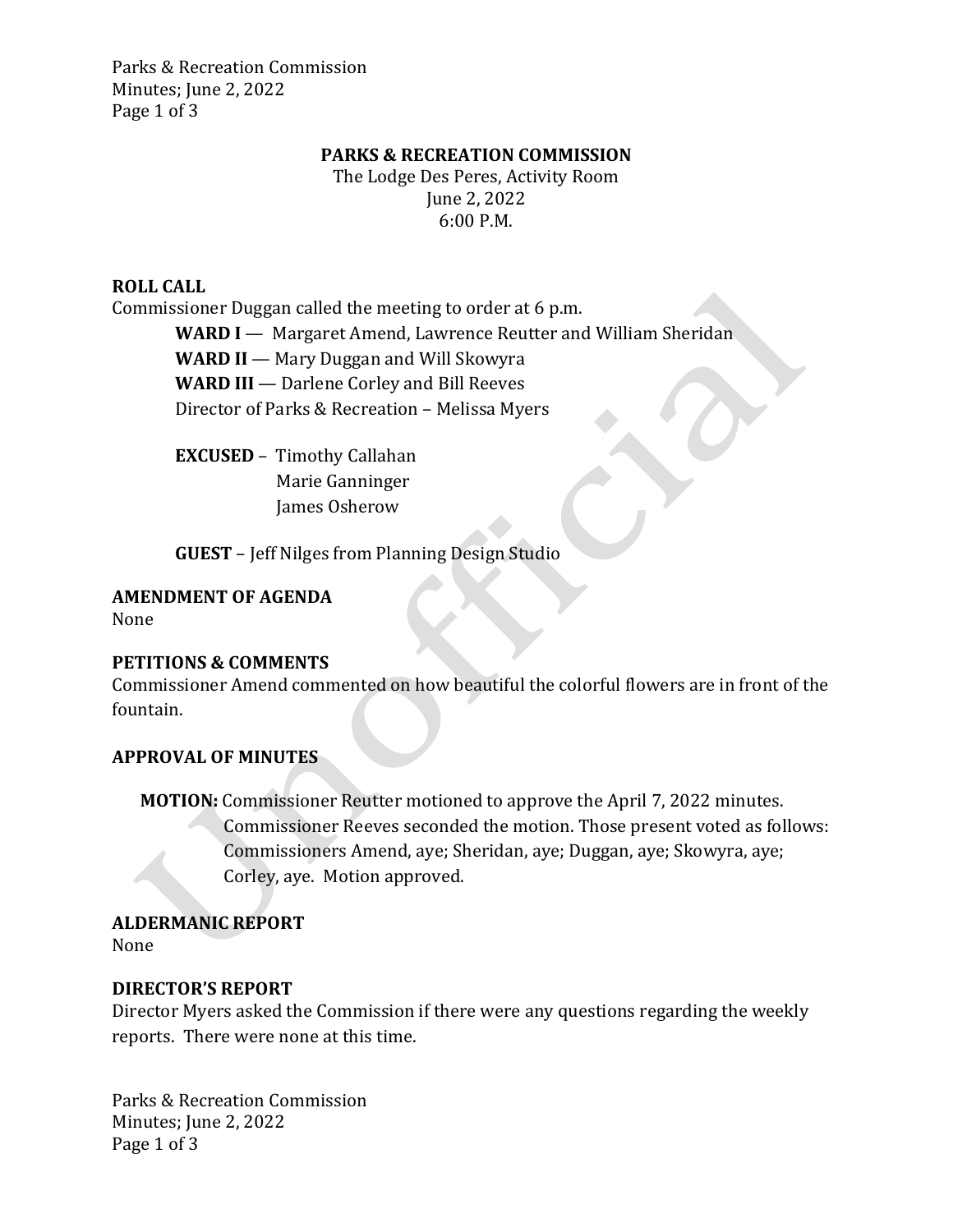Parks & Recreation Commission Minutes; June 2, 2022 Page 2 of 3

# **OLD BUSINESS**

a) None

# **NEW BUSINESS**

- a) Summer Programming Update Director Myers reported that camps are fully staffed and full. The lifeguard shortage has been challenging but manageable at this time.
- b) Results of the Customer Service Survey Director Myers provided a brief overview of the survey which was mainly from members that were extremely satisfied.
- c) Report Review Attendance, Memberships & Financials Director Myers provided reports and reviewed with the commissioners. Memberships are rising though not as strong as pre-Covid numbers.
- d) Municipal Park Grant Commission Planning Grant Director Myers announced the grant was awarded.
- e) Des Peres Park Playgrounds Planning Design Studio Jeff Nilges from Planning Design Studio gave a presentation showing the existing playgrounds and the problems they are having like surfacing and retaining wall issues. Various types of playground structures were reviewed showing structures with different levels of play, components and features. On July  $1<sup>st</sup>$  there will be a Resident and Member event at the outdoor pool with project boards to collect resident feedback. The boards will also be displayed on July 8th at the Summer Concert. The Commission is in favor of the project and had general discussion regarding types of playgrounds, surfaces, where the band stand would go for concerts and the time frame of the project. Commissioner Reeves commented it would be very helpful to have a meeting at the park to visualize the changes. A survey was given to the Commission requesting their feedback and comments. Residents will have a chance to complete the survey as well.

Parks & Recreation Commission Minutes; June 2, 2022 Page 2 of 3